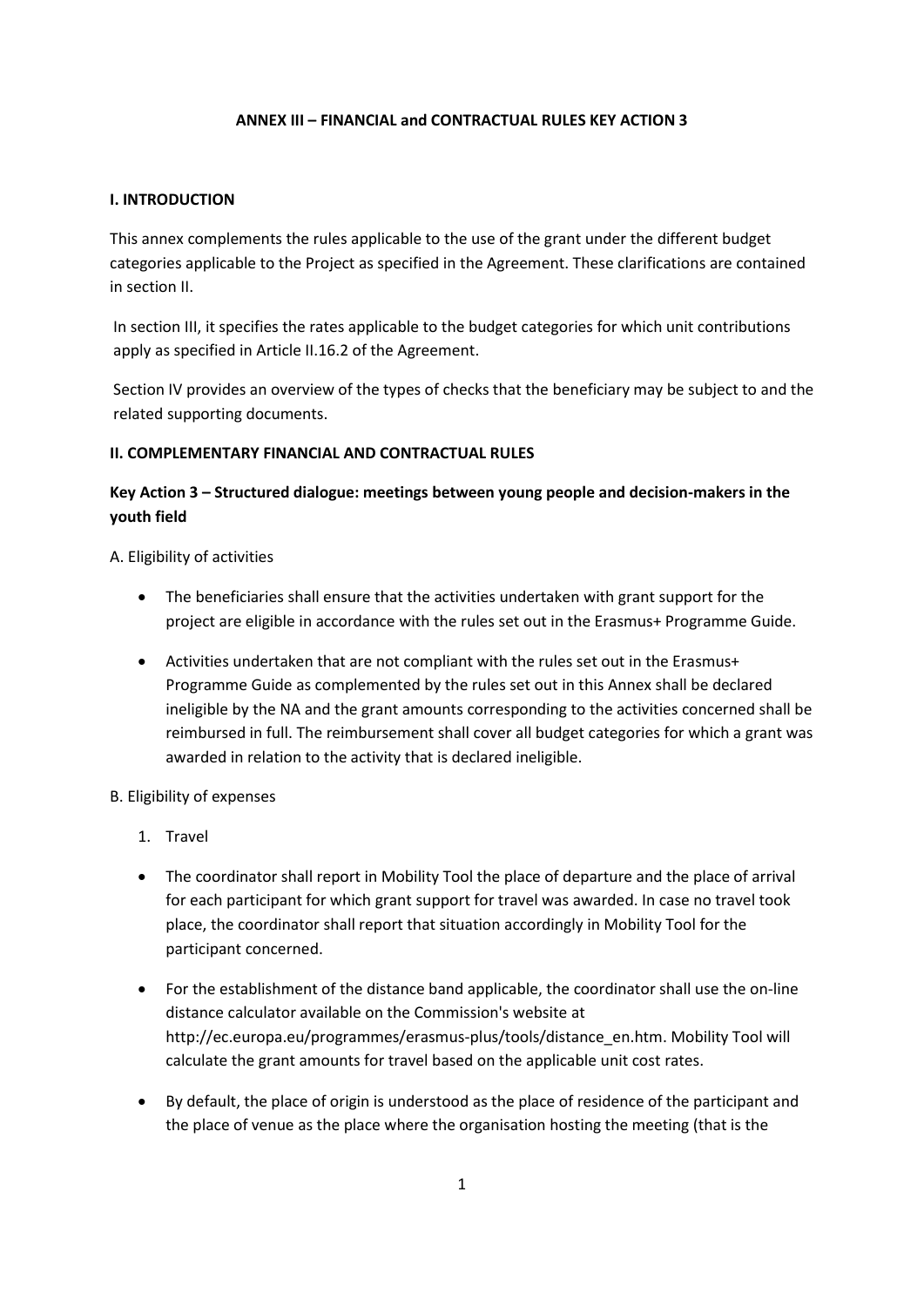"receiving organisation") is located. If a different place of origin or venue is reported, the coordinator shall provide the reason for this difference in Mobility Tool.

- 2. Organisational support
- The coordinator shall report in Mobility Tool the start and end dates of the meeting for each participant. If necessary due to the time needed for travelling, the beneficiary may add one day for travel directly before the first day of the meeting and one day for travel directly following the last day of the meeting; these extra days for travel will be considered for the calculation of the organisational support.
- Mobility Tool will calculate the grant amounts for organisational support based on the applicable unit cost rates.
- 3. Special needs support
- The coordinator shall report in the Mobility Tool whether additional grant support for special needs support was used for any of the participants with special needs.
- In such case, the coordinator shall report in Mobility Tool the type of expenses as well as the actual amount of costs incurred.
- 4. Exceptional costs
- Exceptional costs can cover only the costs stipulated in Article II.16.4 of the Agreement.
- The coordinator shall report in the Mobility Tool the type of expenses and actual costs incurred for exceptional costs.
- For exceptional costs, the coordinator is required to provide all supporting documents at final report stage.

# B. Grant reduction for poor, partial or late implementation

- Poor, partial or late implementation of the Project will be established by the NA on the basis of the final report submitted by the coordinator.
- The NA may consider also information received from any other relevant source, proving that the Project is not implemented in accordance with the contractual provisions. Other sources of information may include monitoring visits, desk checks or on the spot checks undertaken by the NA.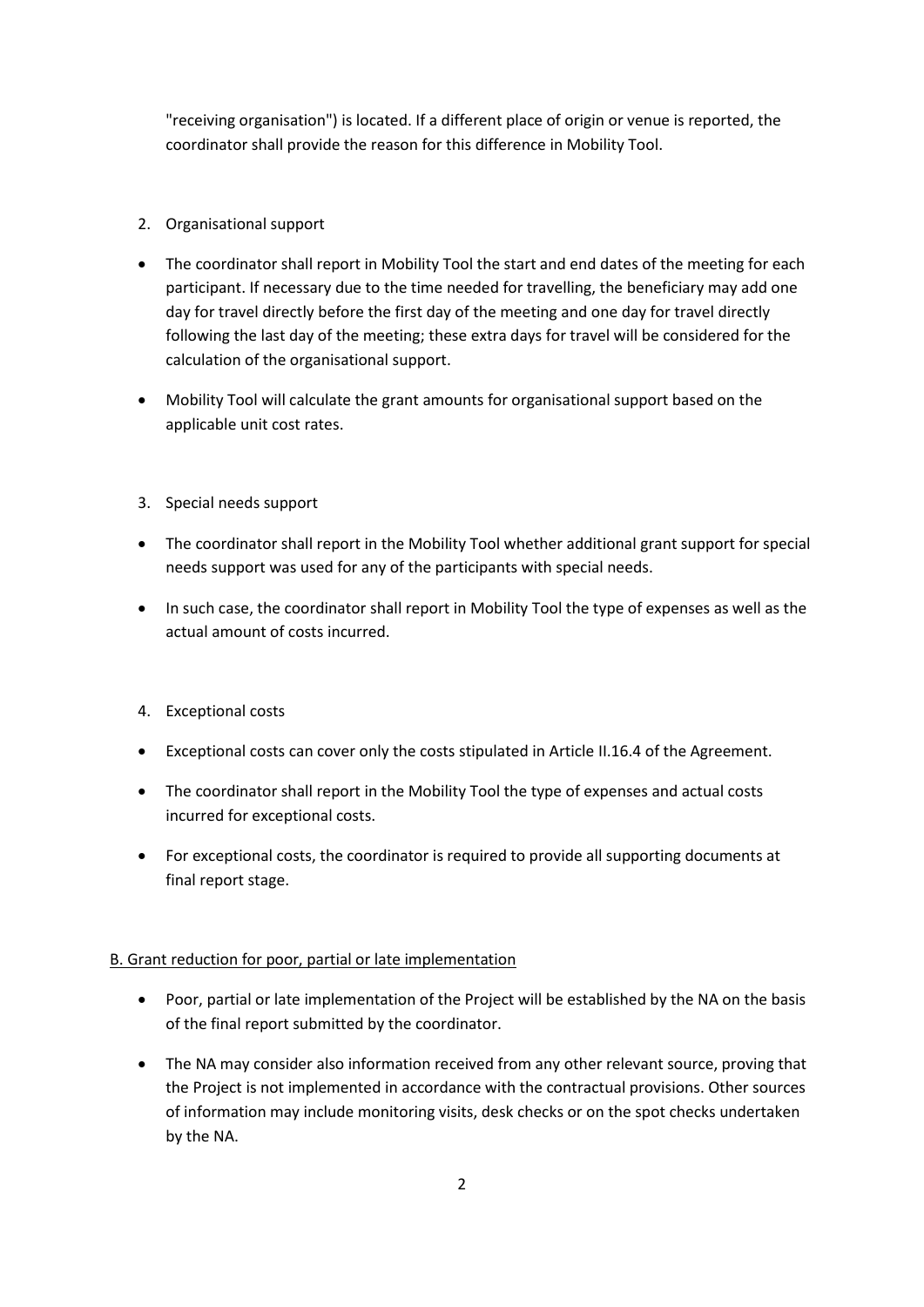- The final report will be assessed on the basis of quality criteria and scored on a total of maximum 100 points. If the final report scores less than 50 points in total, the NA will reduce the final grant amount on the basis of poor, partial or late implementation of the Project even if all activities reported were eligible and actually took place.
- The final report will be assessed, using a common set of quality criteria focusing on:
	- $\circ$  The extent to which the Project was implemented in line with the approved grant application
	- $\circ$  The quality of non-formal learning participative methods used and the involvement of young people during all the stages of the Project
	- o The impact on participants and participating organisations
	- o The quality of the practical arrangements, management and support modalities
	- o The quality and scope of the dissemination activities undertaken
- A grant reduction based on poor, partial or late implementation will be applied to the total final amount of eligible expenses for organisational support and will be of:
	- o 25% if the final report scores between 41 and 50 points both included;
	- o 50% if the final report scores between 26 and 40 points both included;
	- o 75% if the final report scores between 0 and 25 points both included.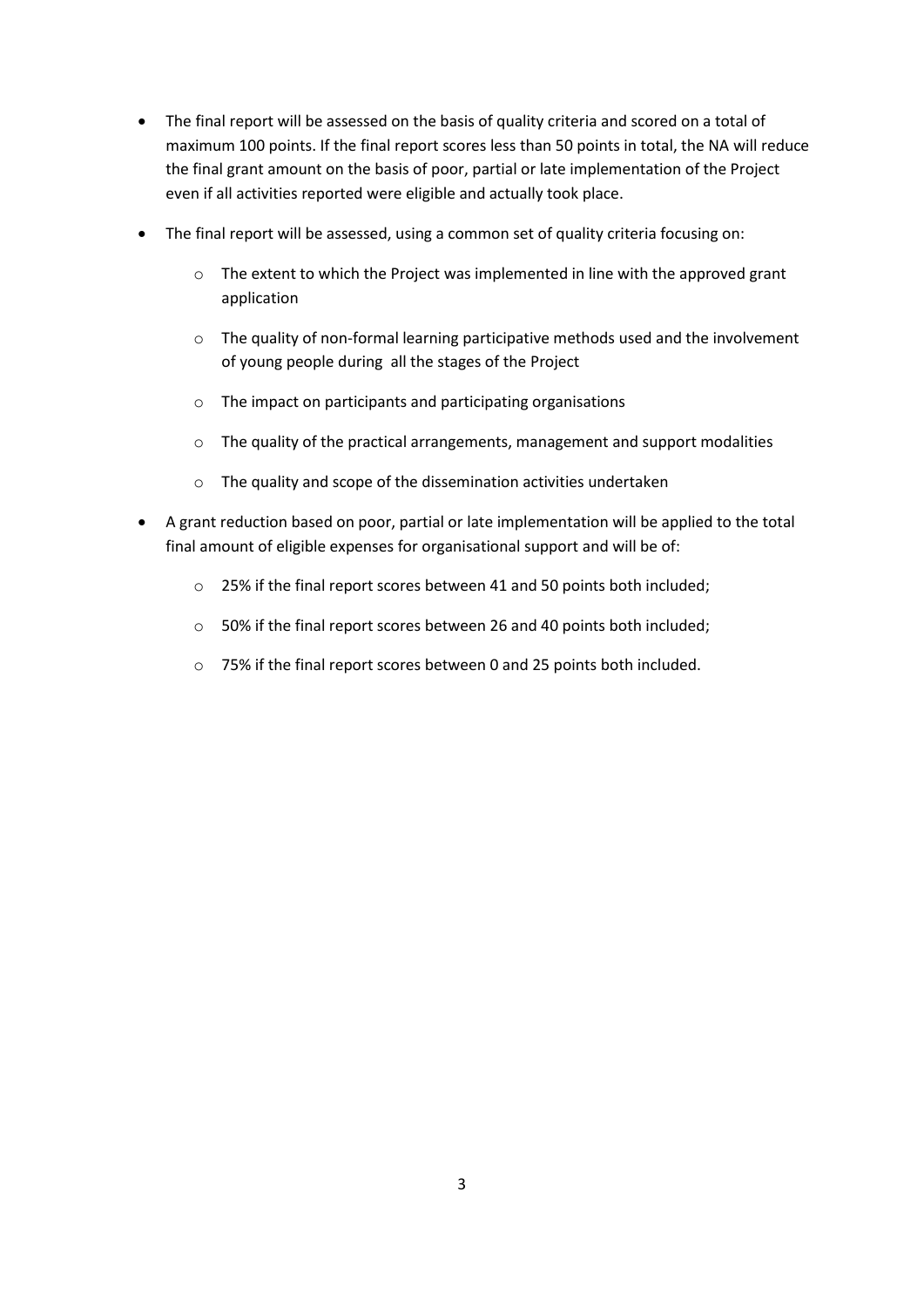# **III. Rates applicable for contributions to unit costs**

# **Key Action 3 – Structured dialogue in the youth field**

#### **1. Travel**

| For travel distances between 10 and 99KM:<br>20 EUR per participant       |
|---------------------------------------------------------------------------|
| For travel distances between 100 and 499 KM:<br>80 EUR per participant    |
| For travel distances between 500 and 1999 KM:<br>170 EUR per participant  |
| For travel distances between 2000 and 2999 KM:<br>270 EUR per participant |
| For travel distances between 3000 and 3999 KM:<br>400 EUR per participant |
| For travel distances between 4000 and 7999 KM:<br>620 EUR per participant |
| For travel distances of 8000 KM or more:<br>830 EUR per participant       |

Nota bene: the travel distance represents a single way distance from the place of origin to the venue, whereas the amount covers the contribution to the return travel to and from the venue.

### **2. Organisational support**

| <b>Receiving country</b> | <b>Amount in EUR per</b><br>day per participant |
|--------------------------|-------------------------------------------------|
| <b>Belgium</b>           | 37                                              |
| <b>Bulgaria</b>          | 32                                              |
| <b>Czech Republic</b>    | 32                                              |
| <b>Denmark</b>           | 40                                              |
| Germany                  | 33                                              |
| <b>Estonia</b>           | 33                                              |
| <b>Ireland</b>           | 39                                              |
| Greece                   | 38                                              |
| <b>Spain</b>             | 34                                              |
| <b>France</b>            | 37                                              |
| <b>Croatia</b>           | 35                                              |
| <b>Italy</b>             | 39                                              |
| <b>Cyprus</b>            | 32                                              |
| Latvia                   | 34                                              |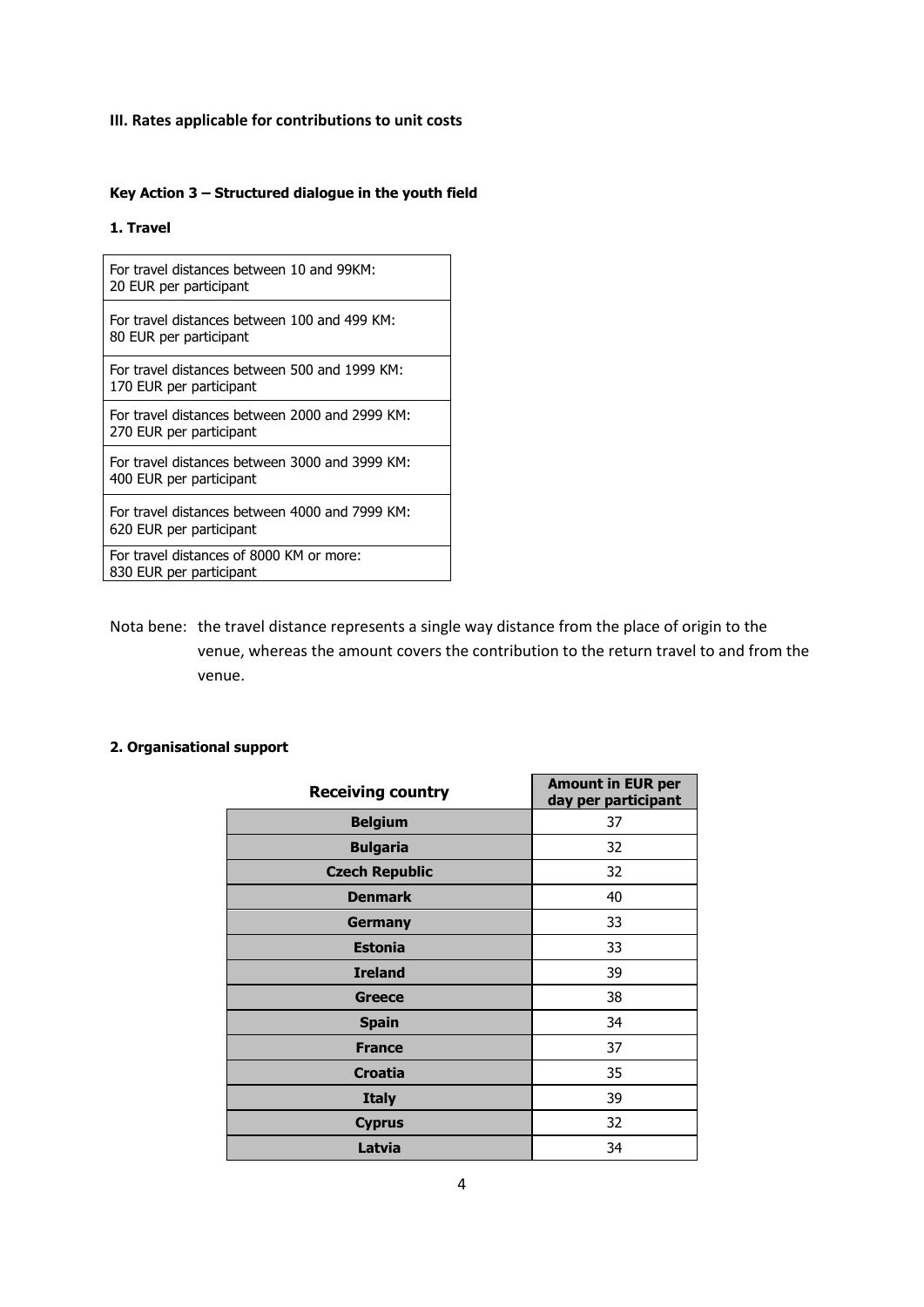| <b>Receiving country</b>              | <b>Amount in EUR per</b><br>day per participant |
|---------------------------------------|-------------------------------------------------|
| Lithuania                             | 34                                              |
| <b>Luxembourg</b>                     | 36                                              |
| <b>Hungary</b>                        | 33                                              |
| <b>Malta</b>                          | 37                                              |
| <b>Netherlands</b>                    | 39                                              |
| <b>Austria</b>                        | 39                                              |
| <b>Poland</b>                         | 34                                              |
| <b>Portugal</b>                       | 37                                              |
| <b>Romania</b>                        | 32                                              |
| <b>Slovenia</b>                       | 34                                              |
| <b>Slovakia</b>                       | 35                                              |
| <b>Finland</b>                        | 39                                              |
| <b>Sweden</b>                         | 39                                              |
| <b>United Kingdom</b>                 | 40                                              |
| former Yugoslav Republic of Macedonia | 28                                              |
| <b>Iceland</b>                        | 39                                              |
| <b>Liechtenstein</b>                  | 39                                              |
| <b>Norway</b>                         | 40                                              |
| <b>Turkey</b>                         | 32                                              |
| Partner Country neighbouring the EU   | 29                                              |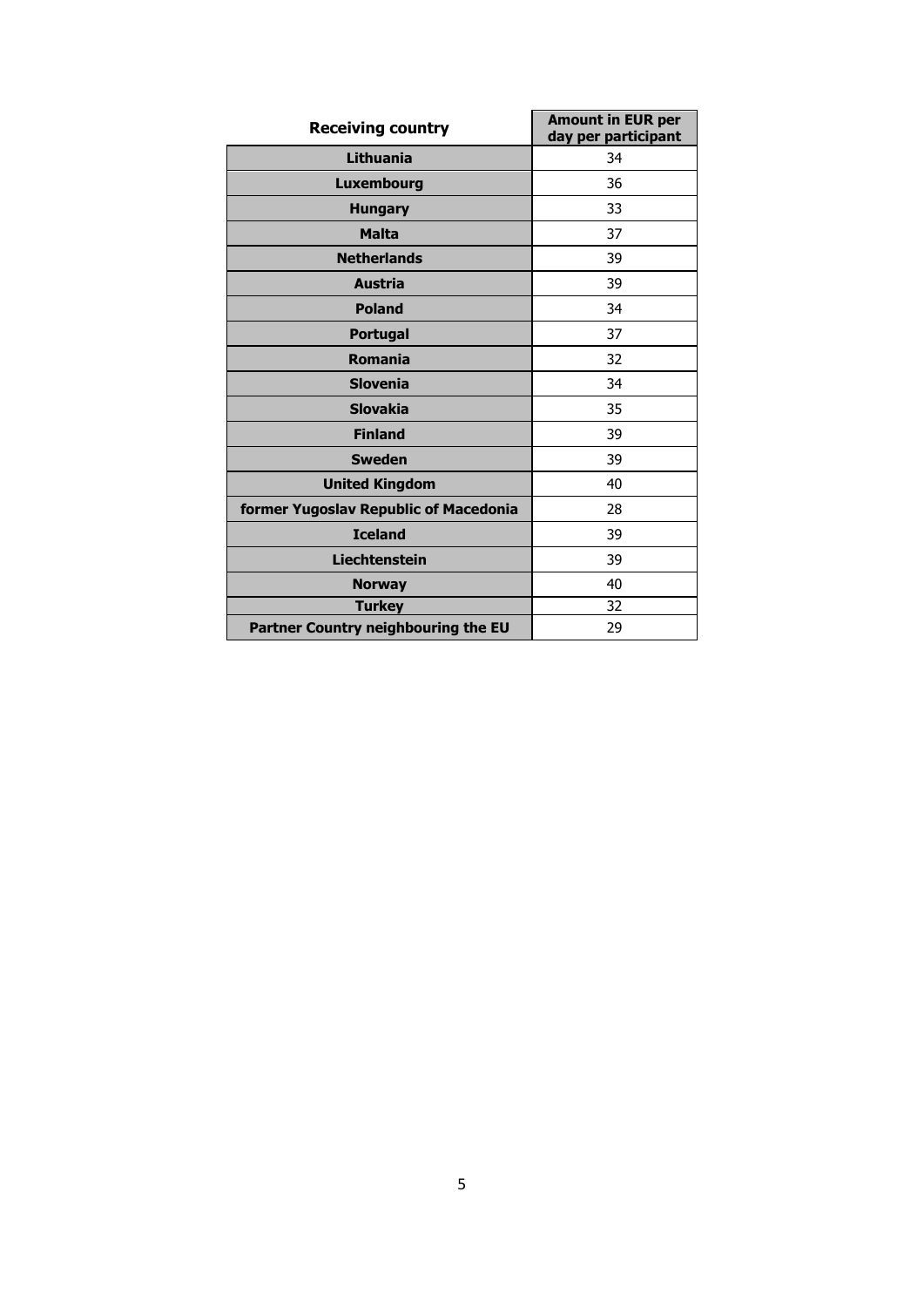## **IV. Provision of supporting documents**

In accordance with Article II.27, the beneficiaries may be subject to checks and audits in relation to the Agreement. Checks and audits aim at verifying whether the beneficiaries managed the grant in respect of the rules set out in the Agreement, in order to establish the final grant amount to which the beneficiaries are entitled. To that effect, the beneficiaries may be subject to the following types of checks:

- Final report check: NA check at final report stage undertaken at the NA premises in order to establish the final grant amount to which the beneficiaries are entitled. This type of check will be undertaken in all cases:
- Desk check: in-depth check of supporting documents at the NA premises, usually at or after final report stage, if the Agreement is included in the NA sample for desk checks required by the European Commission or if the NA included the Agreement for a targeted desk check based on its risk assessment;
- On the spot check: check at the premises of the beneficiaries or at any other relevant premise for the execution of the Project. The beneficiaries may be subject to an on the spot check if the Agreement is included in the NA sample for on the spot checks required by the European Commission or if the NA included the Agreement for a targeted on the spot check based on its risk assessment. There are three types of possible on the spot checks:
	- $\circ$  On the spot check during action: check undertaken during the implementation of the Project
	- o On the spot check after action: check undertaken after the end of the Project and usually after the final report check;
	- $\circ$  Systems check: check of the beneficiary in order to establish compliance with the commitments undertaken as a result of the EVS charter: *not applicable*

The table below specifies the subject of the NA verification for each budget category under the different types of checks. The beneficiaries shall note that the NA may request for any type of check also supporting documents or evidence that are typically specified for another type of check in the table below.

In view of checks, the coordinator shall supply supporting documents in original, including for supporting documents from the other beneficiaries. In so far as any of the beneficiaries is legally not authorised to send original documents for final report or desk checks, the beneficiary concerned may send a copy thereof instead. The NA shall return original supporting documents to the coordinator upon its analysis thereof.